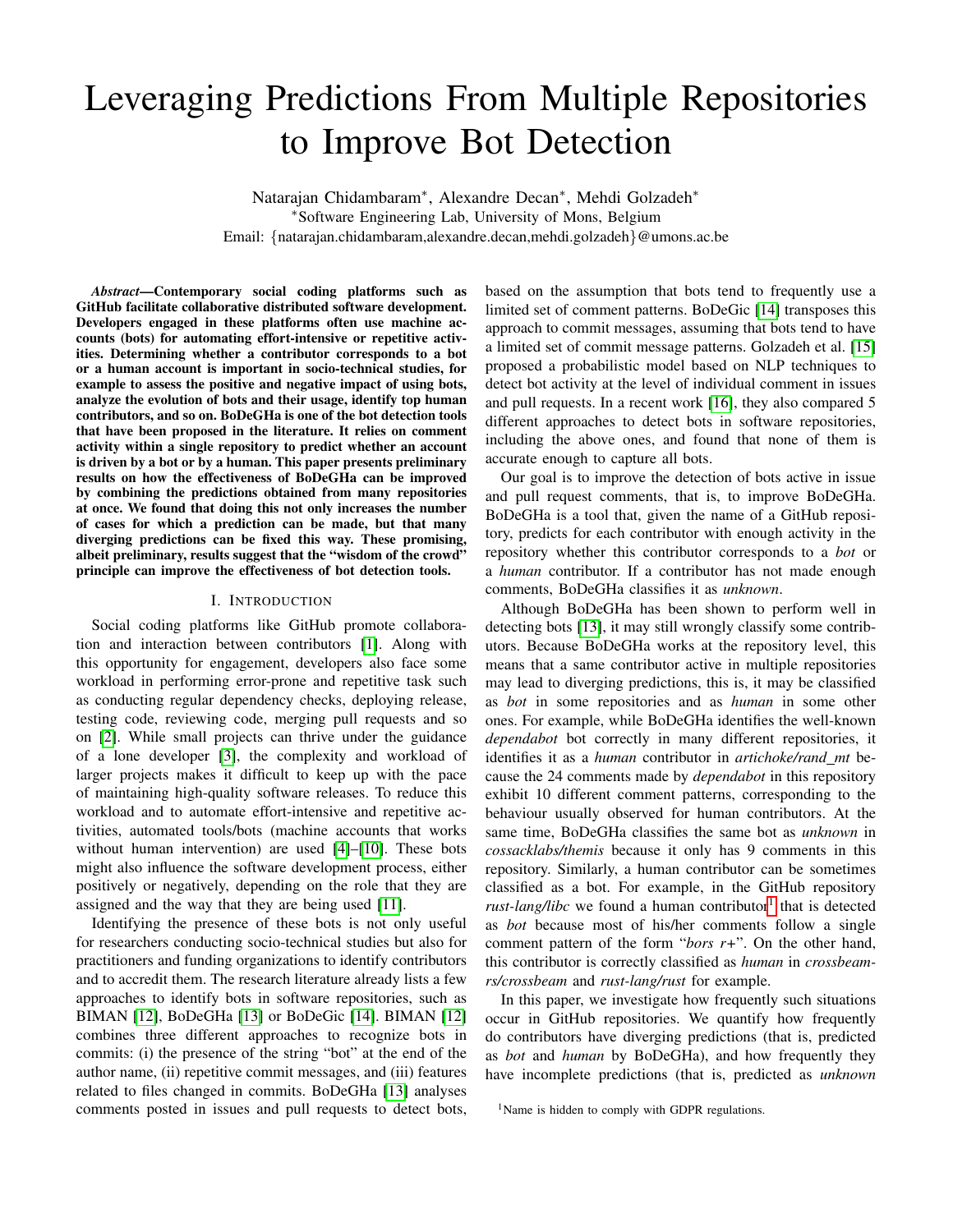by BoDeGHa). We provide preliminary insights on a novel approach to improve the accuracy of BoDeGHa by leveraging predictions from multiple repositories. We evaluate to which extent diverging and incomplete predictions can be fixed based on the wisdom of the crowd principle. More specifically, we address the following research questions:

*RQ0: How frequently are contributors active in multiple repositories?* We observe that one third of the contributors are active in multiple repositories.

*RQ1: How frequently do contributors have diverging or incomplete predictions?* More than half of the contributors identified at least once as bots have diverging or incomplete predictions. *RQ2: To which extent can we fix diverging predictions?* We show that an approach based on the wisdom of the crowd principle is effective at fixing diverging predictions.

*RQ3: To which extent can we complete predictions?* We show that the same approach is promising to address incomplete predictions.

# II. DATASET

BoDeGHa bot identification tool takes as input a GitHub repository and outputs whether the contributors in this repository correspond to bot or human contributors. Since our goal is to improve the performance of BoDeGHa by leveraging predictions from multiple repositories, we need a large collection of GitHub repositories having their contributors active in multiple repositories. Following the advice of Kalliamvakou et al. [\[17\]](#page-4-3) we need to avoid repositories that have been created merely for experimental or personal reasons, or that only show sporadic traces of activity. Good candidate datasets are collections of repositories associated to the collaborative development of open source software packages for specific programming languages.

We collected the GitHub repositories associated to the software packages that are distributed through the Cargo package manager, for the Rust programming language. In October 2021, 68,621 Rust packages were available on Cargo and 38,886 of them (i.e., 56.7%) have an associated repository on GitHub. Since we need bots to be active in the repositories to conduct our empirical study, and since bots are more likely to be present in larger and more mature projects, we excluded packages that do not even refer to their homepage or to their documentation. This left us with 22,156 packages. Given that BoDeGHa relies on the comments made in issues and pull requests to identify bot contributors, we excluded repositories having less than 100 issues or pull requests. At the end of the data extraction process, the dataset contains 1,039 GitHub repositories accounting for 147,426 pairs of contributor/repository.

#### III. FINDINGS

## *RQ0: How frequently are contributors active in multiple repositories?*

Since we aim to improve bot detection by leveraging predictions made on multiple repositories, we need contributors to be active in more than a single repository. This question aims

<span id="page-1-0"></span>TABLE I: Number and proportion of contributors in function of the number of repositories they are active in

| # repositories $\rightarrow$   1                                               |  | $3 \quad 4 \text{ or } 5 \quad 6 - 9$ |                         | $10+$ |
|--------------------------------------------------------------------------------|--|---------------------------------------|-------------------------|-------|
| $\#$ contributors $\frac{1}{5,671}$ 1,530 496                                  |  |                                       | 385 239                 | 211   |
| % contributors $\begin{array}{ l} 66.5\% \quad 17.9\% \quad 5.8\% \end{array}$ |  |                                       | $4.5\%$ $2.8\%$ $2.5\%$ |       |

to quantify how frequently contributors are active in multiple repositories. The 147,426 pairs of contributor/repository in our dataset correspond to 57,757 distinct GitHub accounts, already indicating that some contributors are active in more than one repository. Only 8,532 contributors out of these 57K (14.8%) have enough commenting activity in at least one repository for BoDeGHa to be applied. For each of these 8,532 contributors (i.e., each distinct GitHub account), we counted the number of repositories that each contributor was active in. Table [I](#page-1-0) reports on the number and proportion of contributors in function of the number of repositories they are active in.

We observe that while most contributors  $(5.671$  out of 8,532, 66.5%) are active in a single repository only, around one third of the contributors (2,861, i.e., 33.5%) are active in multiple repositories. We will focus on those 2,861 contributors since they correspond to those for which BoDeGHa will produce several, potentially diverging (i.e., *bot* and *human*) or incomplete (i.e., *unknown*) predictions. These 2,861 contributors are active in a total of 1,010 distinct repositories.

## *RQ1: How frequently do contributors have diverging or incomplete predictions?*

We applied BoDeGHa on each of the 1,010 repositories identified in RQ0 in order to get the predictions for each of the 2,861 contributors active in two or more repositories. Under the hood, BoDeGHa downloads up to 100 pull request or issue comments for each contributor active in the repository. Only the comments made during the last five years (i.e., after December 2016) are considered. BoDeGHa then analyses these comments and predicts whether the contributor corresponds to a *bot* or a *human* contributor based on several features including the repetitiveness of comments and the number of comment patterns. If a contributor has less than 10 comments, BoDeGHa classifies it as *unknown*. At the end of this process, we have a total of 41,542 predictions of which 1,146 correspond to *bot*, 10,227 to *human* and 30,169 to *unknown*. The high proportion of *unknown* predictions (73%) indicates that most contributors have less than 10 comments in the considered repositories.

Since our focus is on improving bot detection, we select contributors that were classified *bot* at least once. Out of the initial 2,861 distinct contributors active in at least two repositories, 229 (8%) were classified *bot* at least once. Among them, 106 (46%) were consistently classified *bot* in all the repositories they were active in. Out of the 123 remaining contributors having been predicted as *bot* at least once, 60 have diverging predictions (i.e., they were also classified as *human*) and 63 have consistent but incomplete predictions (i.e., they were also classified as *unknown*).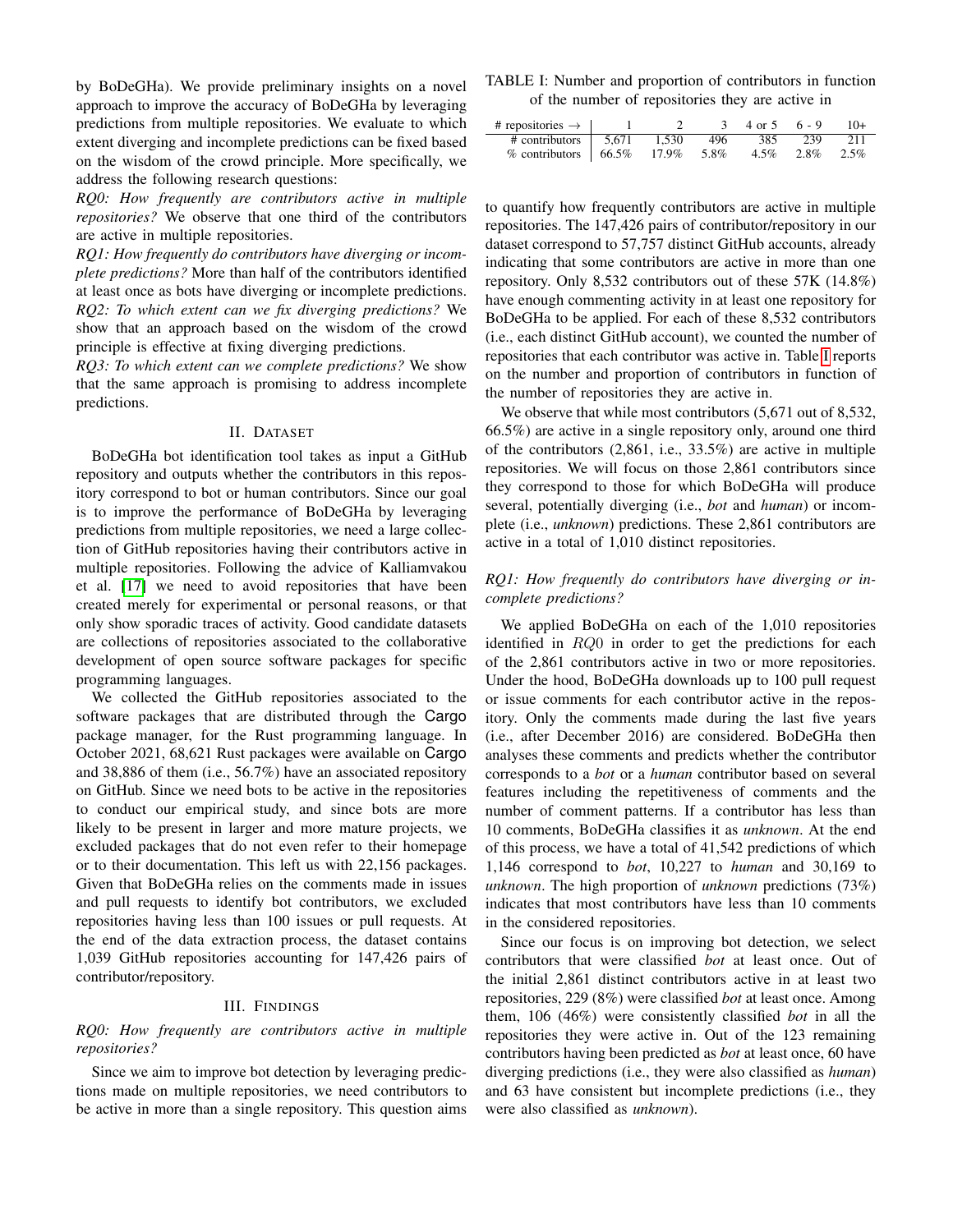To assess to which extent bot detection can be improved by leveraging predictions from multiple repositories, we need to determine the correct type (i.e., bot or human) of each account. Two authors of this paper manually and independently checked the 3,086 predictions for the 229 contributors that were at least once predicted as bot to determine their actual type, following an inter-rater agreement process. The first step of this process ended up with an agreement on 95% of the cases. The remaining ones were discussed together, ending up with an agreement on all of them. With this process, we found that BoDeGHa incorrectly predicted *bot* in 110 cases and incorrectly predicted *human* in 31 cases. Table [II](#page-2-0) summarizes the number of actual bot and human contributors we found, as well as the number of *bot*, *human* and *unknown* predictions obtained for them.

<span id="page-2-0"></span>TABLE II: Number of actual bot and human contributors, and their number of *bot*, *human* and *unknown* predictions

|              |              | predictions |         |           |  |
|--------------|--------------|-------------|---------|-----------|--|
|              | contributors | # hot       | # human | # unknown |  |
| actual bot   | 142          | 1.110       | 31      | 413       |  |
| actual human | 87           | 110         | 288     | 1.134     |  |
| total        | 229          | .220        | 319     | .547      |  |

#### *RQ2: To which extent can we fix diverging predictions?*

Previous research question revealed that many contributors have different predictions depending on the repository BoDeGha is applied on. In this research question, we propose an approach based on the wisdom of the crowd principle to fix these diverging predictions. More specifically, if one assumes that BoDeGHa is more often correct than wrong in predictions, then, given a contributor having multiple predictions, we can assume that the most frequent prediction (either *bot* or *human*) is correct, while the less frequent one is not. Let WoC-P be such bot detection model. WoC-P stands for *Wisdom of the Crowd principle for Predictions* and works on top of BoDeGHa by automatically replacing the less frequent predictions of a contributor by the most frequent ones. Ties are arbitrarily resolved as *human*.

We applied both BoDeGHa and WoC-P on the 84 contributors that have at least two predictions of which one is *bot*. Figure [1](#page-2-1) shows, for each contributor, the number of *human* predictions, the number of *bot* predictions, and whether it is an actual bot or human. To permit distinguish overlapping points, we added a jitter of 0.25 on both axes. The diagonal line illustrates the WoC-P model: any contributor above the line will be consistently predicted as a bot (i.e., the *human* predictions are replaced by *bot* predictions), while any contributor below will be consistently predicted as a human (i.e., the *bot* predictions are replaced by *human* predictions).

As can be observed from the figure, the approach proposed by WoC-P seems promising, most of the contributors having mostly predictions corresponding to their actual type. Only five human contributors have a higher number of *bot* predictions than *human* predictions. These contributors will be consistently but wrongly predicted as *bot* by WoC-P.

<span id="page-2-1"></span>

Fig. 1: Number of *bot* and *human* predictions, each point is a contributor

<span id="page-2-2"></span>TABLE III: Score comparison between BoDeGHa and WoC-P

|                                           |  |  |  | TP TN FP FN Acc Prec Recall F1          |  |
|-------------------------------------------|--|--|--|-----------------------------------------|--|
| BoDeGHa 928 288 79 31 91.7 92.2 96.8 94.4 |  |  |  |                                         |  |
|                                           |  |  |  | WoC-P 959 348 19 0 98.6 98.1 100.0 99.0 |  |

To assess to which extent BoDeGHa can be improved by WoC-P, we evaluated both models on the 84 contributors. Table [III](#page-2-2) reports on the resulting number of true positives (TP), true negatives (TN), false positives (FP), false negatives (FN) as well as on the accuracy (Acc), precision (Prec), recall and F1 scores of the two models.

We observe that WoC-P actually improves the predictions made by BoDeGHa. WoC-P replaced a total of 101 predictions out of 1,326 (i.e., 7.6%): 65 *bot* predictions were correctly converted to *human* predictions, while 36 *human* predictions were converted to *bot* predictions, among which 31 correspond to actual bots. This leads the number of false negatives to drop from 31 to 0, and the number of false positives to decrease from 79 to 19. These 19 incorrect predictions correspond to the five human contributors above the diagonal line in Figure [1.](#page-2-1) As a consequence, WoC-P has higher accuracy, precision, recall and F1 scores compared to BoDeGHa.

# *RQ3: To which extent can we complete predictions?*

So far, we relied on the wisdom of the crowd principle, using the most frequent prediction to fix the less frequent predictions. This question aims to determine whether a similar approach can be followed to fix *unknown* predictions as well.

<span id="page-2-3"></span>

Fig. 2: Accounts predicted as bot/unknown vs ground truth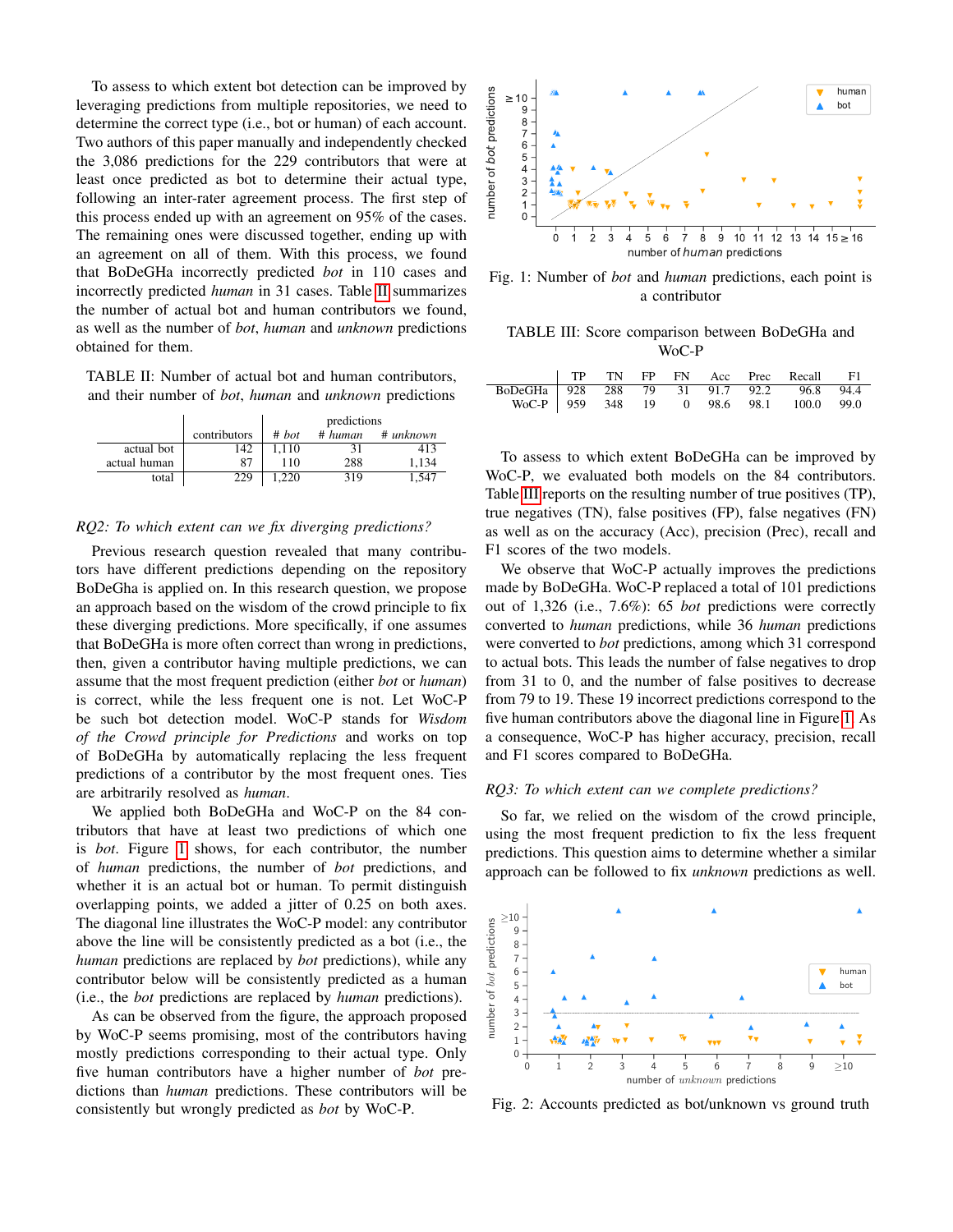Figure [2](#page-2-3) shows the number of *unknown* and *bot* predictions for the 63 contributors that were either predicted *bot* or *unknown* (i.e., that have no *human* predictions). We observe that the situation is more delicate than for  $RQ2$ . Indeed, many actual human contributors are among the contributors having only *bot* and *unknown* predictions. Converting the *unknown* predictions to *bot* predictions for these 33 human contributors would only increase the number of incorrect predictions for them. For instance, while converting the 184 *unknown* predictions of the 30 bots increases the number of correct predictions from 336 to 520, doing the same for the 158 *unknown* predictions of the 33 human contributors increases the number of incorrect predictions from 35 to 193.

Nevertheless, we observe that most of these human contributors have a low number of *bot* predictions compared to the actual bot contributors. For instance, there are 17 bots and no human having three or more *bot* predictions. On the other hand, all human contributors and "only" 13 bots have one or two *bot* predictions. Converting only the *unknown* predictions of contributors having three or more *bot* predictions would increase the number of correct predictions from 318 to 460, without increasing the number of incorrect predictions. However, since this threshold of "3+ *bot* predictions" is obtained by observation, it cannot be integrated into the WoC-P model without prior validation on another dataset.

### IV. CONCLUSION

Bots are being more and more used to automate some of the effort-intensive and repetitive activities that are part of the software development process in GitHub repositories. Identifying bots is not only useful for researchers conducting socio-technical studies, but also for practitioners and funding organizations to identify contributors and to accredit them. BoDeGHa is one of the few tools that were proposed in the literature to detect bots in software repositories. Although, BoDeGHa works well at the repository level, it may still produce diverging or incomplete predictions for contributors being active in multiple repositories.

This paper gave preliminary insights on a novel approach based on the wisdom of the crowd to improve the performance of BoDeGHa. Based on a dataset of around one thousand repositories, we investigated how frequently contributors are active in multiple repositories, how frequently BoDeGHa produces diverging or incomplete predictions, and to which extent these predictions can be fixed. We found that around one third of contributors are active in the commenting activity of multiple repositories. We found that these contributors led BoDeGHa to produce a significant amount of diverging and incomplete predictions. We proposed WoC-P, a new model relying on individual predictions made by BoDeGHa. Although BoDeGHa is already one of the best bot identification tools [\[16\]](#page-4-2), WoC-P improved its accuracy by 6.9% for the considered cases. This suggests that relying on the wisdom of the crowd principle is a promising approach to improve bot detection models across repositories. We also investigated to which extent such an approach can be used to fix incomplete

predictions. The initial insights we obtained are encouraging, but they need to be validated on a different, larger dataset.

In a near future, we will consider extending BoDeGHa by integrating WoC-P to allow practitioners to benefit from this improved bot detection model. We plan to evaluate and compare other approaches that exploit more data to detect bots, for example, by modifying the input and data processing part of BoDeGHa so that it can be applied on several repositories at once (i.e., aggregating comments from multiple repositories instead of aggregating predictions made from these repositories). We also plan to evaluate to which extent other tools than BoDeGHa can benefit from the approach proposed in this paper.

#### ACKNOWLEDGEMENT

This work is supported by DigitalWallonia4.AI research project ARIAC (grant number 2010235), as well as by the Fonds de la Recherche Scientifique – FNRS under grant numbers O.0157.18F-RG43 and T.0017.18.

#### **REFERENCES**

- <span id="page-3-0"></span>[1] L. Dabbish, C. Stuart, J. Tsay, and J. Herbsleb, "Social coding in GitHub: Transparency and collaboration in an open software repository, in *International Conference on Computer Supported Cooperative Work*, 2 2012, pp. 1277–1286.
- <span id="page-3-1"></span>[2] M. Wessel, B. M. de Souza, I. Steinmacher, I. S. Wiese, I. Polato, A. P. Chaves, and M. A. Gerosa, "The power of bots: Characterizing and understanding bots in OSS projects," *Proc. ACM Hum.-Comput. Interact. (CSCW)*, vol. 2, 11 2018.
- <span id="page-3-2"></span>[3] J.-G. Young, A. Casari, K. McLaughlin, M. Z. Trujillo, L. Hébert-Dufresne, and J. P. Bagrow, "Which contributions count? analysis of attribution in open source," *International Conference on Mining Software Repositories (MSR)*, pp. 242–253, 6 2021.
- <span id="page-3-3"></span>[4] M. A. Storey and A. Zagalsky, "Disrupting developer productivity one Bot at a Time," *ACM SIGSOFT Symposium on the Foundations of Software Engineering (FSE)*, pp. 928–931, 2016.
- [5] C. Lebeuf, M. A. Storey, and A. Zagalsky, "Software Bots," *IEEE Software*, vol. 35, no. 1, pp. 18–23, 2017.
- [6] B. Lin, A. Zagalsky, M. A. Storey, and A. Serebrenik, "Why developers are slacking off: Understanding how software teams use Slack," *ACM Conference on Computer Supported Cooperative Work (CSCW)*, pp. 333–336, 2016.
- [7] M. Wessel, B. M. De Souza, I. Steinmacher, I. S. Wiese, I. Polato, A. P. Chaves, and M. A. Gerosa, "The power of bots: Understanding bots in OSS projects," *The ACM International Conference on Human-Computer Interaction*, 2018.
- [8] U. Farooq and J. Grudin, "Human-computer integration," *Interactions*, vol. 23, no. 6, pp. 26–32, Oct. 2016.
- [9] S. Urli, Z. Yu, L. Seinturier, and M. Monperrus, "How to design a program repair bot: Insights from the repairnator project," *International Conference on Software Engineering (ICSE)*, pp. 95–104, 2018.
- <span id="page-3-4"></span>[10] I. Beschastnikh, M. F. Lungu, and Y. Zhuang, "Accelerating software engineering research adoption with analysis bots," *International Conference on Software Engineering: New Ideas and Emerging Results Track*, pp. 35–38, September 2017.
- <span id="page-3-5"></span>[11] M.-A. Storey and A. Zagalsky, "Disrupting developer productivity one bot at a time," in *International Symposium on Foundations of Software Engineering (FSE)*. ACM SIGSOFT, 2016, pp. 928–931.
- <span id="page-3-6"></span>[12] T. Dey, S. Mousavi, E. Ponce, T. Fry, B. Vasilescu, A. Filippova, and A. Mockus, "Detecting and characterizing bots that commit code," in *17th International Conference on Mining Software Repositories (MSR)*. ACM, 2020, pp. 209–219.
- <span id="page-3-7"></span>[13] M. Golzadeh, A. Decan, D. Legay, and T. Mens, "A ground-truth dataset and classification model for detecting bots in GitHub issue and PR comments," *Journal of Systems and Software*, vol. 175, 2021.